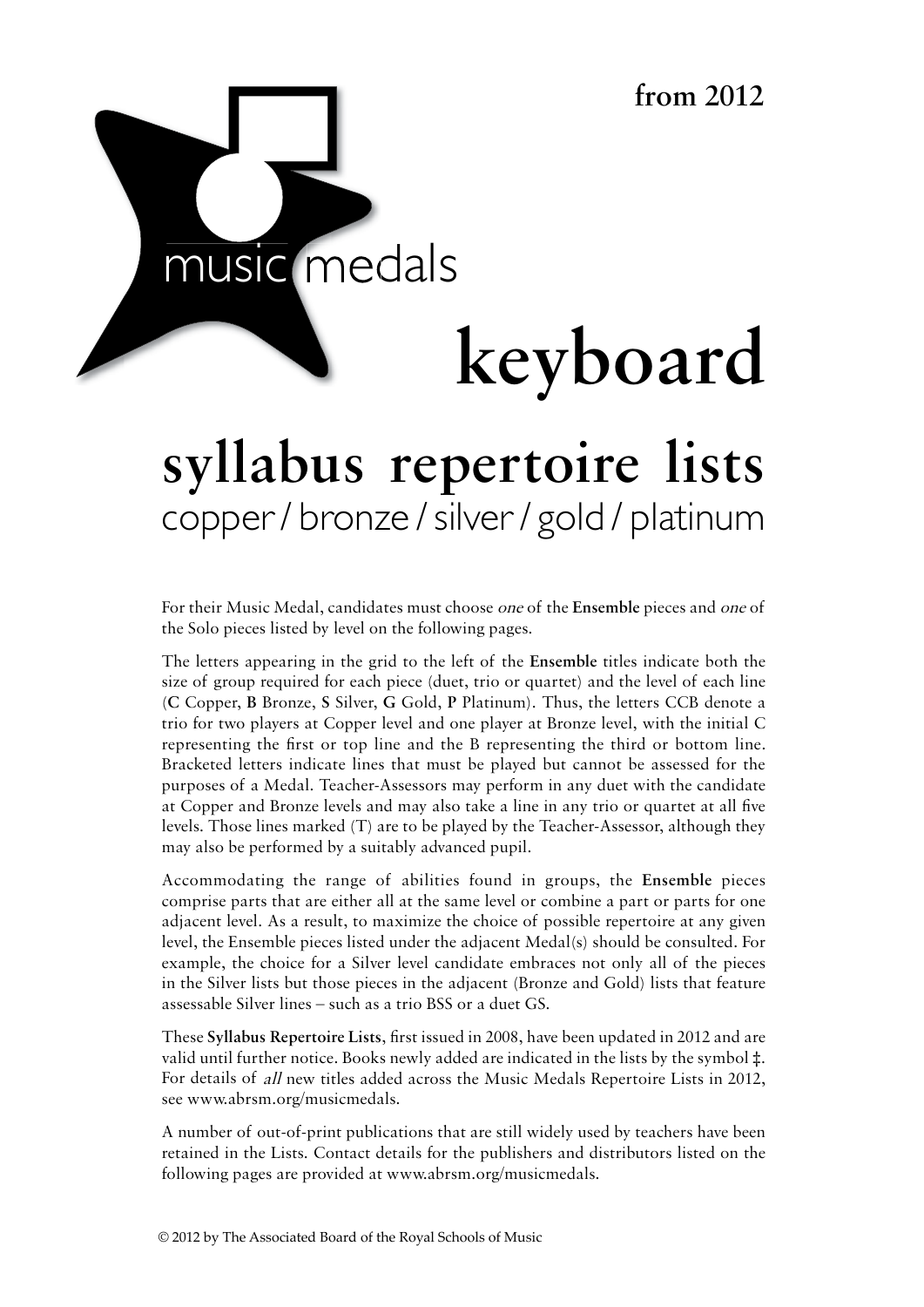## Ensemble copper

| Ensemble lines |                                                                                            |
|----------------|--------------------------------------------------------------------------------------------|
| $2 \t3 \t4$    |                                                                                            |
|                | Keyboards Together 1 Music Medals Copper Ensemble Pieces (ABRSM)                           |
| C(T)           | Line Dance Colin Cowles: p. 2                                                              |
| C(T)           | Keeping Things Simple Christopher Norton: p. 3                                             |
| C(T)           | When the Saints go Marching In James M. Black & Katherine Purvis, arr. Alan Haughton: p. 4 |
| C(T)           | Lollipops Louise Cook: p. 5                                                                |
| C(T)           | Just a Breeze Mike Cornick: p. 6                                                           |
| C(T)           | Shock-Horror Rock Jane Sebba: p. 7                                                         |
| C(T)           | Angel Fish Sarah Walker: p. 8                                                              |
| C(T)           | Done and Dusted John Caudwell: p. 9                                                        |
| C(T)           | Mattachins from 'Orchésographie' (1588) Arbeau, arr. Jane Sebba: p. 10                     |
| C(T)           | Summer Swing Louise Cook: p. 11                                                            |
| C C(T)         | Bopping on the Bus Nigel Penfold: p. 12                                                    |
| C C(T)         | Sweet Dreams Alan Haughton: p. 14                                                          |
| $C$ B $(T)$    | <b>Toad in the Hole</b> Andrew Eales: p. 15                                                |
| $C$ B $(T)$    | Dance till Morning Nancy Litten: p. 16                                                     |
| C C C(T)       | Pass the Ball Jane Sebba: p. 18                                                            |

## bronze

 **Keyboards Together 2** Music Medals Bronze Ensemble Pieces *(ABRSM)*

- B (T) In the Meadow Stood a Little Birch Tree *Trad. Russian, arr. Mike Cornick*: p. 3
- B (T) **Jazz Carousel** *Jane Sebba*: p. 4
- B (T) Heading for Home *John Caudwell*: p. 5
- B (T) Don't Mess with Me! *Peter Gritton*: p. 6
- B C (T) Sk8er Boi *Lauren Christy, David Alspach, Graham Edwards & Avril Lavigne, arr. Nancy Litten*: p. 7
- B C (T) Down in the River to Pray *Trad., arr. Andrew Eales*: p. 8
- B B (T) That's Tango! *Mike Cornick*: p. 10
- B B (T) Sci-Fi *Kath Todd*: p. 12
- B B (T) Walking the Octopus *Anthony Marks*: p. 13
- B S (T) A Faraway Kingdom *John Maul*: p. 14
- B S (T) Mull of Kintyre *Paul McCartney & Denny Laine, arr. Alan Haughton*: p. 16
- B B B (T) DJ Big Kid *John Maul*: p. 18
- B B S (T) The Lazy Horse *Colin Cowles*: p. 20

## silver

| Keyboards Together 3 Music Medals Silver Ensemble Pieces (ABRSM) |  |
|------------------------------------------------------------------|--|
|------------------------------------------------------------------|--|

- S (G) Swing low, sweet chariot *Spiritual, arr. James Rae*: p. 2
- S G Beach Party Alan Haughton: p. 3
- S G Freewheel *Simon Ferris*: p. 4
- S G Baguette Waltz *John Maul*: p. 6
- S B (T) **Just Like Clockwork** John Caudwell: p. 8
- S B (T) Yellow *Coldplay, arr. Mike Cornick*: p. 10
- S S (G) **Sun Dance** *James Rae*: p. 12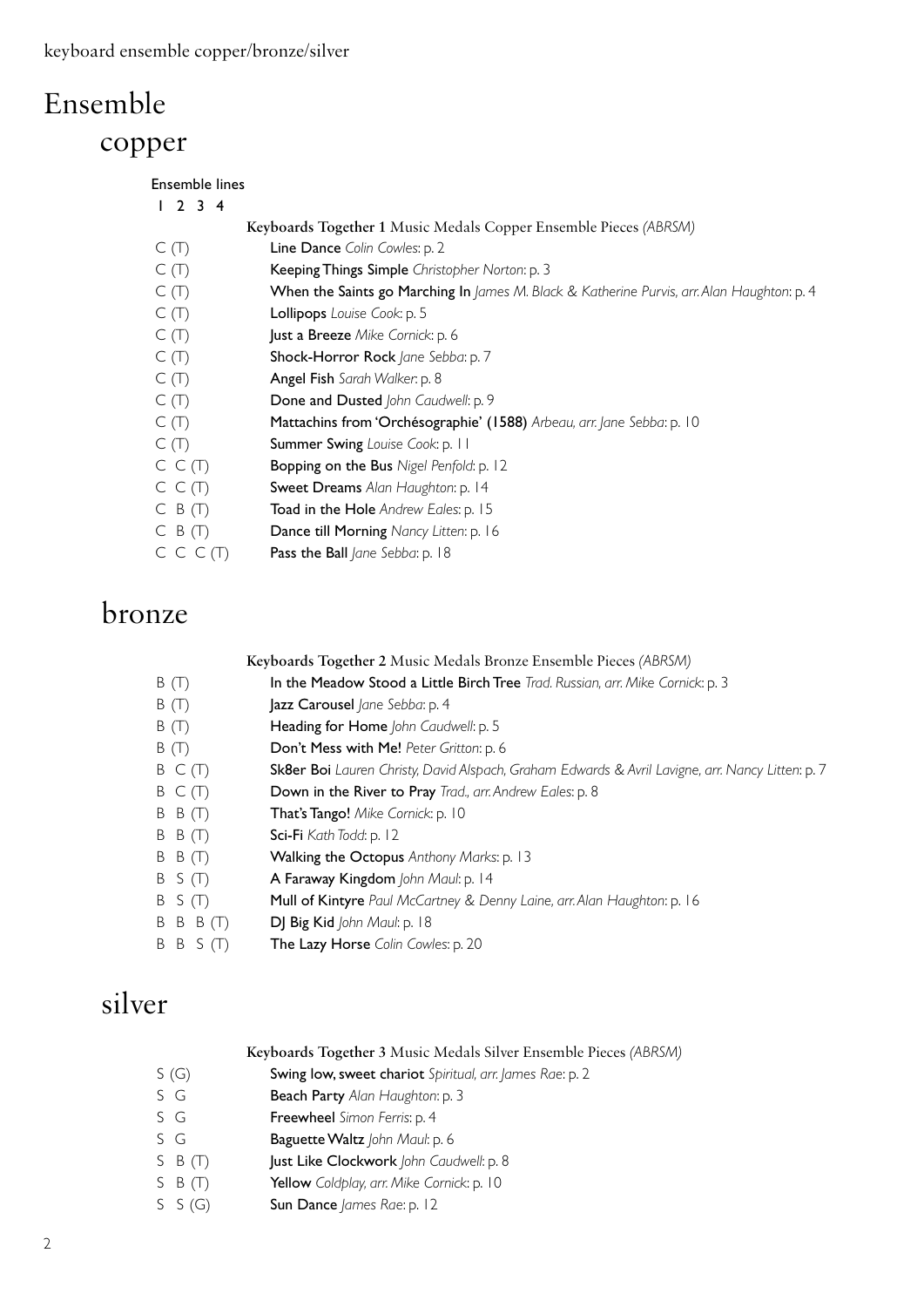#### Ensemble lines

| 1234      |                                                                                  |
|-----------|----------------------------------------------------------------------------------|
|           | Keyboards Together 3 Music Medals Silver Ensemble Pieces (cont.)                 |
| SSG       | A Twist in the Tale Chris Wilson: p. 14                                          |
| S(G)G     | Can You Feel the Love Tonight Elton John, arr. Mike Cornick: p. 16               |
| S(G)G     | In the Mood Joe Garland, arr. John Maul: p. 18                                   |
| S(G)G     | No matter what Andrew Lloyd Webber, arr. Christopher Norton: p. 20               |
| S S S (G) | <b>Flashback</b> Colin Cowles: p. 22                                             |
| SSSG      | Millennium Robbie Williams, Guy Chambers & John Barry, arr. Anthony Marks: p. 24 |
| S S S (G) | I get my beat Richard Ashcroft, arr. Anthony Marks: p. 27                        |
|           |                                                                                  |

# gold

#### **Keyboards Together 4** Music Medals Gold Ensemble Pieces *(ABRSM)*

- G S Song for Guy *Elton John, arr. Alan Haughton*: p. 2
- G (G) Boho Blues *Sarah Walker*: p. 3
- G (G) I Predict a Riot *Kaiser Chiefs, arr. Anthony Marks*: p. 4
- G (G) Don't Stop Movin' *Simon Ellis, Sheppard Solomon & S Club 7, arr. Tom Horton*: p. 6
- G (G) I'm Beginning to See the Light *Duke Ellington, Don George, Johnny Hodges & Harry James, arr. Alan Haughton*: p. 8
- G (G) Out and About *Mike Cornick*: p. 10
- G P **Orbit of Orion** Derek Hobbs: p. 12
- G P What the world needs now (is love, sweet love) *Burt Bacharach, arr. Anthony Marks*: p. 14
- G P Gold Leaf Rag *Mike Cornick*: p. 16
- G P Live and Let Die *Paul & Linda McCartney, arr. Martin Lawrie*: p. 18
- G S S Autumn Leaves *Joseph Kosma, arr. Nigel Scaife*: p. 20
- G (G)(G) Life is Just Too Short *Andrew Eales*: p. 22
- G (G)(G) Liszt Goes Latin *Nancy Litten after Franz Liszt*: p. 24
- G (G)(G) A Very Blue Danube *Peter Gritton after Johann Strauss II*: p. 26
- G (P) P You Might Need Somebody *Tom Snow & Nan O'Byrne, arr. Peter Gritton*: p. 28
- G S S S Can't Get You Out of My Head *Cathy Dennis & Robert Davis, arr. Anthony Marks*: p. 31
- G (G)(G) S **Gold Star** Andrew Eales: p. 34

#### platinum

|  | Keyboards Together 5 Music Medals Platinum Ensemble Pieces (ABRSM) |  |  |  |  |
|--|--------------------------------------------------------------------|--|--|--|--|
|--|--------------------------------------------------------------------|--|--|--|--|

- P G Hot Hot Hot *Alphonsus Cassell, arr. Charles Beale*: p. 3
- P G Bossa Brasileiro *Alan Haughton*: p. 6
- P G She Will Be Loved *Maroon 5, arr. Nancy Litten*: p. 8
- P P **Calm Waters** Alan Bullard: p. 10
- P P Lamento *Andrew Eales*: p. 12
- P P Rolling Down to Rio *Mike Cornick*: p. 14
- P P Summer Samba *Mike Cornick*: p. 16
- P G (G) Dancing in the Moonlight *Sherman Kelly, arr. John Caudwell*: p. 19
- P P (G) Satin Doll *Duke Ellington, arr. Derek Hobbs*: p. 22
- P (P) P King of the Road *Roger Miller, arr. Nancy Litten*: p. 25
- P G (G)(G) Fudged *Andrew Eales after J. S. Bach*: p. 28
- P P (G)(G) Don't Get Around Much Anymore *Duke Ellington, arr. Mike Cornick*: p. 30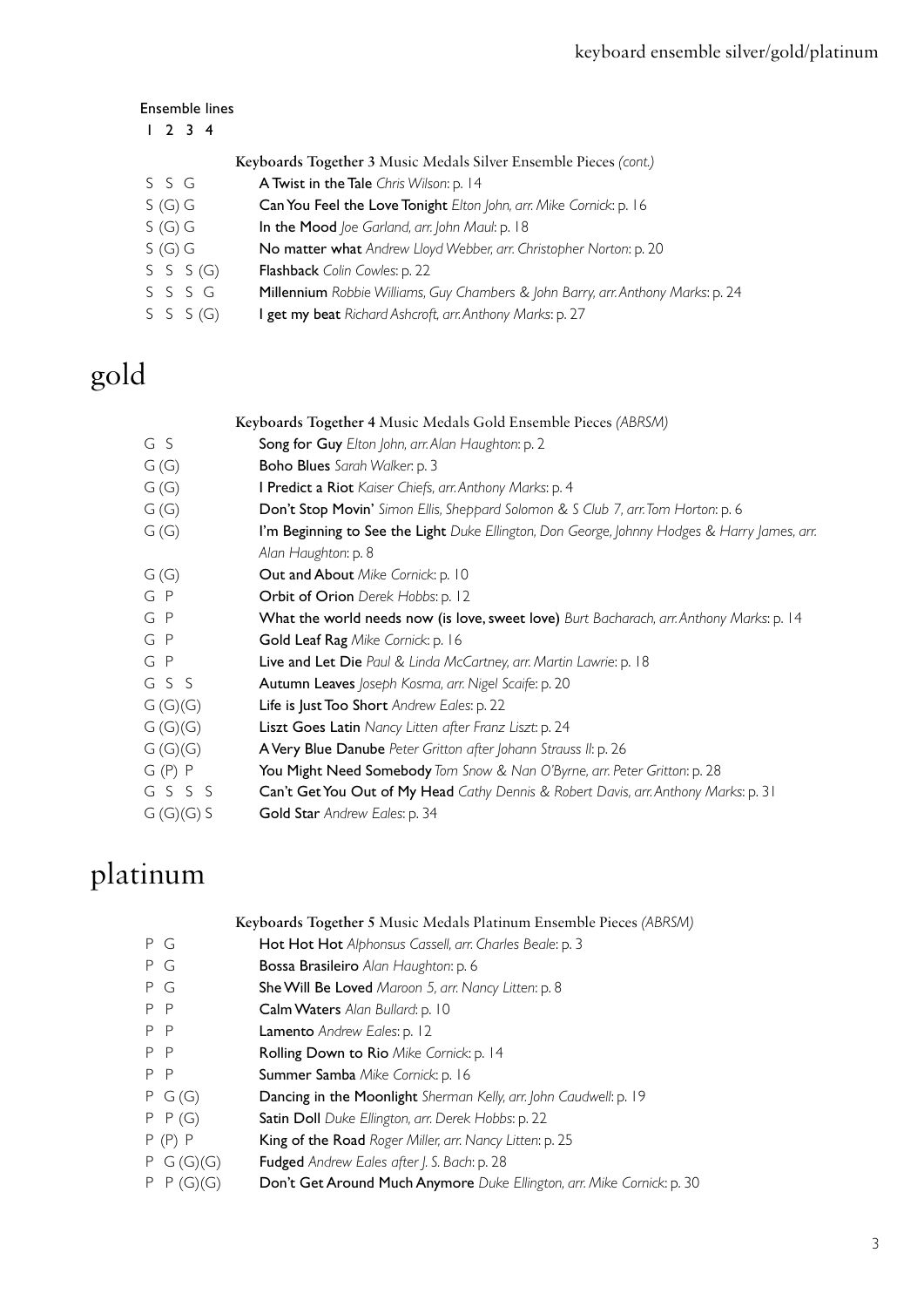# Solo copper

```
 10 Easy Lessons: Learn to Play Keyboard Gary Turner (LTP Publishing/Music Exchange)
The Banks of the Ohio: p. 12
 Austrian Waltz: p. 14
```
 **10 Easy Lessons: Teach Yourself Keyboard for the Young Beginner** *Gary Turner (LTP Publishing/ Music Exchange)* Austrian Waltz: p. 25 Little Bo Peep: p. 25

 Beautiful Brown Eyes: p. 29 The Banks of the Ohio: p. 30

 **Alfred's Basic Chord Approach to Electronic Keyboards** Lesson Book 1 *Willard A. Palmer, Thomas Palmer & Morton Manus (Alfred/FM Distribution)* Join the Band!: p. 28

Beautiful Brown Eyes: p. 34

 **Basix Electronic Keyboard Method** *Willard A. Palmer, Morton Manus & Amanda Vick Lethco (Alfred/FM Distribution)* Rock Anywhere!: p. 40

 **The Complete Keyboard Player** Book 1 (new edition) *Kenneth Baker (Wise Publications/Music Sales)*

White Rose of Athens: p. 19 Bye Bye Love: p. 22 One More Night: p. 25

 **The Complete Keyboard Player** Book 1 (new revised edition) *Kenneth Baker (Wise Publications/ Music Sales)*

White Rose of Athens: p. 17 Bye Bye Love: p. 20 One More Night: p. 23

 **The Complete Keyboard Player** Songbook 1 *Kenneth Baker (Wise Publications/Music Sales)* I Know Where I'm Goin': p. 4

 **Electronic Keyboard Basics 1** *Sarah Walker (Faber Music)* Two-chord Waltz: p. 27

 **Electronic Keyboard for Kids** *Sandra Levy & Barbara Siegel (Amsco Publications/Music Sales)* My Trumpet: p. 41 German Song: p. 43 Oats, Peas, Beans, and Barley Grow: p. 50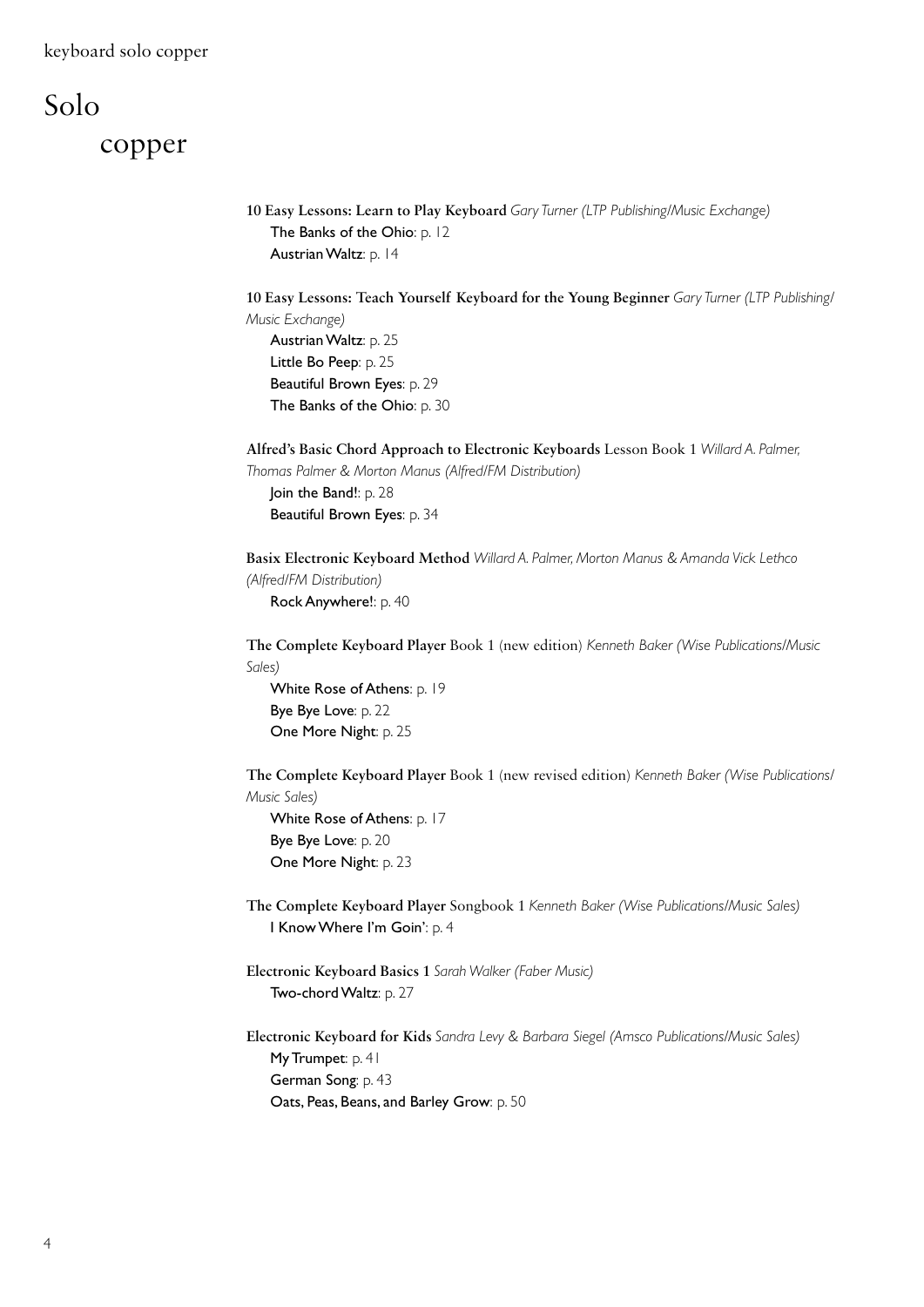| <b>Introducing Keyboard for the Young Beginner</b> Gary Turner (LTP Publishing/Music Exchange) |
|------------------------------------------------------------------------------------------------|
| <b>Austrian Waltz</b> : p. 25                                                                  |
| Little Bo Peep: $p. 25$                                                                        |
| <b>Beautiful Brown Eyes: p. 29</b>                                                             |
| The Banks of the Ohio: p. 30                                                                   |

|            | Introducing Keyboard Method Book 1 Beginner Andrew Scott & Gary Turner (LTP Publishing/<br>Music Exchange)<br>Austrian Waltz: p. 21<br>Barcarolle: p. 22<br>Beautiful Brown Eyes: p. 25<br>The Banks of the Ohio: p. 28 |
|------------|-------------------------------------------------------------------------------------------------------------------------------------------------------------------------------------------------------------------------|
|            | Keyboard Essentials Volume 1 Alex Benson (Schott/MDS)<br>Gubben Noak: p. 27<br>Silent, Silent: p. 30<br>Barcarolle: p. 33                                                                                               |
|            | Keyboards from Scratch Christopher Norton (Boosey & Hawkes/MDS)<br>Alpine Stroll: p. 16<br>Saloon Bar: p. 19                                                                                                            |
|            | Keyboards Plus Book 1 Derek Hobbs (Rossleigh Music)<br>Gliding Along: p. 23<br>High Flyer: p. 25<br>Just One More Chance: p. 27                                                                                         |
| $\ddagger$ | Keyed Up The Blue Book - Student Edition Nancy Litten (Alfred/FM Distribution)<br>Sunshine through the Leaves: p. 48                                                                                                    |
|            | Keyquest 1 Andrew Eales (Conquest)<br>Blue Skies: p. 15<br>Clowning Around: p. 17<br>First Waltz: p. 27                                                                                                                 |
|            | Kid's Keyboard Course Book 1 (Hal Leonard/Music Sales)<br>Barcarolle: p. 17                                                                                                                                             |
|            | Progressive Beginner Keyboard Gary Turner (LTP Publishing/Music Exchange)<br>The Banks of the Ohio: p. 12<br>Austrian Waltz: p. 14                                                                                      |
|            | Progressive Keyboard Method Book 1 Andrew Scott & Gary Turner (LTP Publishing/Music<br>Exchange)<br>Austrian Waltz: p. 17<br>Barcarolle: p. 18<br>Beautiful Brown Eyes: p. 20<br>The Banks of the Ohio: p. 23           |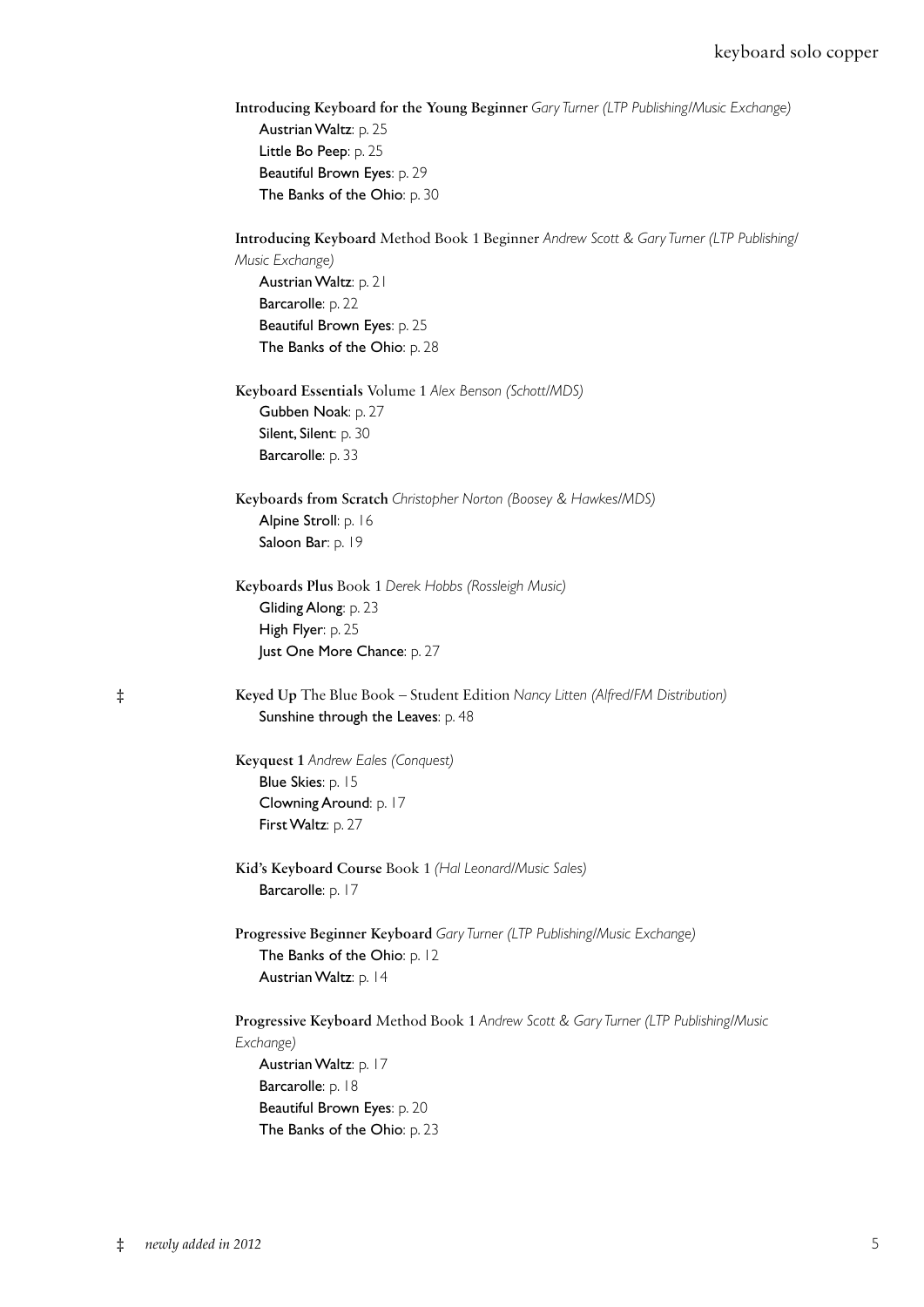**Progressive Keyboard Method for Young Beginners** Book 1 *Andrew Scott & Gary Turner (LTP* 

 *Publishing/Music Exchange)* Austrian Waltz: p. 35 Little Bo Peep: p. 36 Beautiful Brown Eyes: p. 43 The Banks of the Ohio: p. 44

- **Start Playing Keyboard** The SFX Tutor *Peter Lavender (Wise Publications/Music Sales)* Barcarolle: p. 14
- **Start the Electronic Keyboard** *Nick Haines (Nicholas Haines Consultancy)* At the Circus: p. 28

 **Teach Yourself to Play Electronic Keyboard** *Willard A. Palmer, Thomas Palmer & Morton Manus (Alfred/FM Distribution)*

Join the Band!: p. 23 Beautiful Brown Eyes: p. 25 Rock Anywhere!: p. 28

#### bronze

 **10 Easy Lessons: Learn to Play Keyboard** *Gary Turner (LTP Publishing/Music Exchange)* Tom Dooley: p. 21

 **10 Easy Lessons: Teach Yourself Keyboard for the Young Beginner** *Gary Turner (LTP Publishing/ Music Exchange)*

 Twinkle, Twinkle Little Star: p. 32 A-Tisket, A-Tasket: p. 33 Long, Long Ago: p. 38

 **Alfred's Basic Chord Approach to Electronic Keyboards** Lesson Book 2 *Willard A. Palmer, Thomas Palmer & Morton Manus (Alfred/FM Distribution)*

 Whoopee Ti-Yi-Yo: p. 8 Lavender's Blue: p. 10 London Bridge: p. 12 Michael, Row the Boat Ashore: p. 13 Old Country Music: p. 14 Lone Star Waltz: p. 20

 **Alfred's Basic Electronic Keyboard Course** *Willard A. Palmer, Morton Manus & Amanda Vick* 

 *Lethco (Alfred/FM Distribution)*

Old Country Music: p. 37 London Bridge: p. 58 (including 8va repeat) Michael, Row the Boat Ashore: p. 58 Blow the Man Down!: p. 59 Lone Star Waltz: p. 60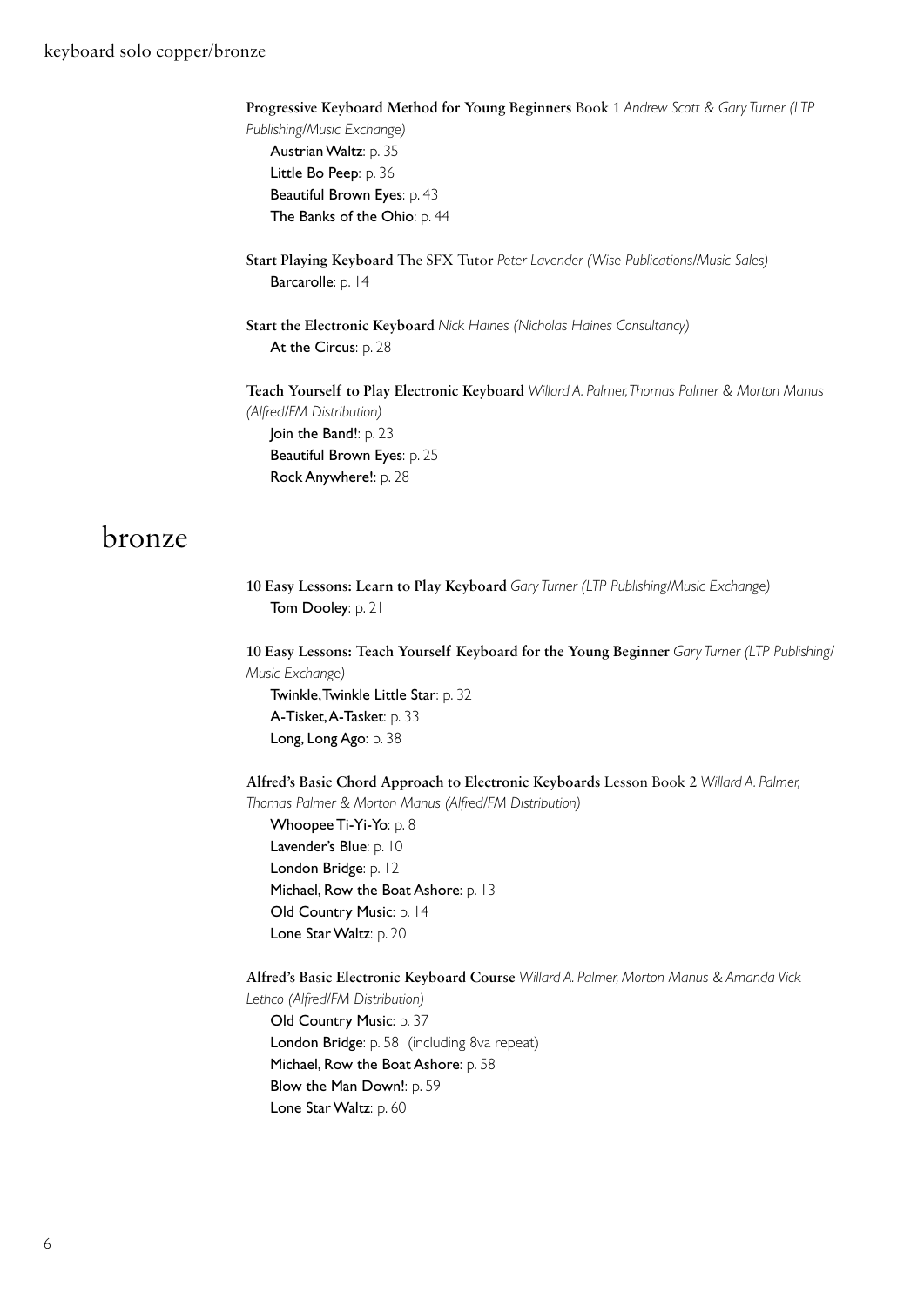**Basix Electronic Keyboard Method** *Willard A. Palmer, Morton Manus & Amanda Vick Lethco* 

 *(Alfred/FM Distribution)*

 Old Country Music: p. 42 Lavender's Blue: p. 63 London Bridge: p. 64 Blow the Man Down!: p. 65 Lone Star Waltz: p. 66

 **The Complete Keyboard Player** Book 1 (new edition) *Kenneth Baker (Wise Publications/Music Sales)*

 Blowin' in the Wind: p. 28 Oh, Lonesome Me: p. 30

 **The Complete Keyboard Player** Book 1 (new revised edition) *Kenneth Baker (Wise Publications/ Music Sales)*

Blowin' in the Wind: p. 28

 **The Complete Keyboard Player** Songbook 1 *Kenneth Baker (Wise Publications/Music Sales)* Supercalifragilisticexpialidocious: p. 6

 **Easiest Keyboard Collection** Children's Favourites *(Wise Publications/Music Sales)* London Bridge: p. 20 Old MacDonald Had a Farm: p. 21

 **Electronic Keyboard Basics 1** *Sarah Walker (Faber Music)* The Shepherd's Hey: p. 48 Nashville Nights: p. 49 Pensive Waltz: p. 52

 **Electronic Keyboard for Kids** *Sandra Levy & Barbara Siegel (Amsco Publications/Music Sales)* A Tisket A Tasket: p. 51 Hey Diddle Diddle: p. 54 Oh, Susannah: p. 58

 **Introducing Keyboard for the Young Beginner** *Gary Turner (LTP Publishing/Music Exchange)* Twinkle, Twinkle Little Star: p. 32 A Tisket, A-Tasket: p. 33 Long, Long Ago: p. 38

 **Introducing Keyboard** Method Book 1 Beginner *Andrew Scott & Gary Turner (LTP Publishing/ Music Exchange)*

 Blow the Man Down: p. 35 Michael Row the Boat Ashore: p. 36 O Susanna: p. 37

 **Keyboard Essentials** Volume 1 *Alex Benson (Schott/MDS)* Twinkle, Twinkle Little Star: p. 38 Michael Row the Boat Ashore: p. 41 Oh Susanna: p. 45 Blowin' in the Wind: p. 50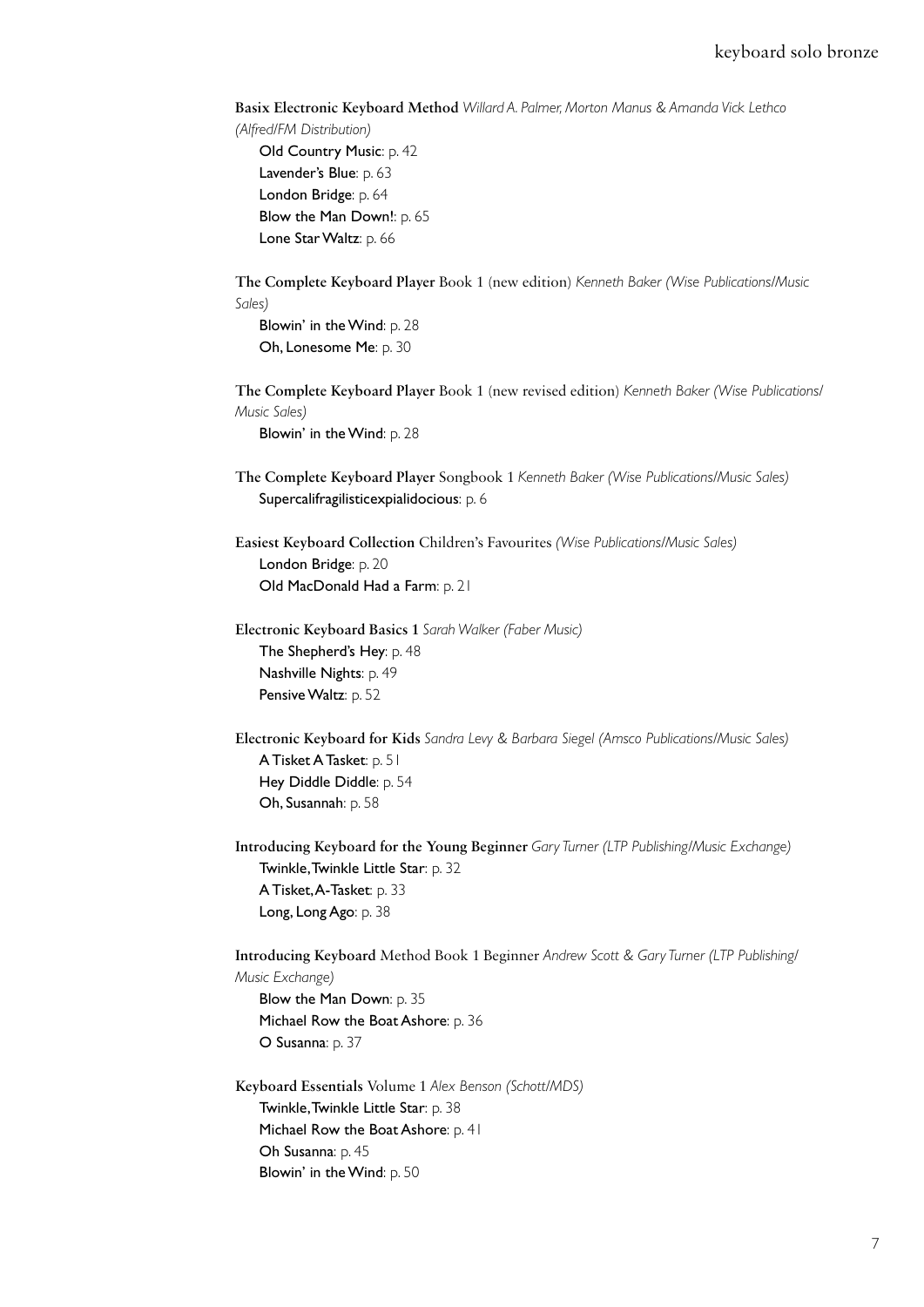#### keyboard solo bronze

|          | Keyboards from Scratch Christopher Norton (Boosey & Hawkes/MDS)                                                         |
|----------|-------------------------------------------------------------------------------------------------------------------------|
|          | Lavender's Blue: p. 25                                                                                                  |
|          | Oh Susanna: p. 26                                                                                                       |
|          | Feeling Good: p. 27                                                                                                     |
|          | Michael Row the Boat Ashore: p. 41                                                                                      |
| $^\ddag$ | Keyed Up The Red Book Nancy Litten (Alfred/FM Distribution)                                                             |
|          | Wonderful!: p. 12                                                                                                       |
|          | Hill-Billy Prayer: p. 14                                                                                                |
|          | Keyquest 1 Andrew Eales (Conquest)                                                                                      |
|          | Lavender's Blue: p. 35                                                                                                  |
|          | Keyquest 2 Andrew Eales (Conquest)                                                                                      |
|          | London Bridge: p. 10                                                                                                    |
|          | Michael Row the Boat: p. 36                                                                                             |
|          | Kid's Keyboard Course Book 1 (Hal Leonard/Music Sales)                                                                  |
|          | London Bridge: p. 26                                                                                                    |
|          | Twinkle, Twinkle, Little Star: p. 30                                                                                    |
|          | Michael, Row the Boat Ashore: p. 32                                                                                     |
|          | Play the Electronic Keyboard Book 1 Nicholas Haines (Nicholas Haines Consultancy)<br>Michael Row the Boat Ashore: p. 39 |
|          | Progressive Beginner Keyboard Gary Turner (LTP Publishing/Music Exchange)<br>Tom Dooley: p. 21                          |
|          | Progressive Keyboard Method Book 1 Andrew Scott & Gary Turner (LTP Publishing/Music<br>Exchange)                        |
|          |                                                                                                                         |
|          | Blow the Man Down: p. 30                                                                                                |
|          | Michael Row the Boat Ashore: p. 31<br>O Susanna: p. 32                                                                  |
|          | Progressive Keyboard Method for Young Beginners Book 2 Gary Turner & Andrew Scott (LTP                                  |
|          | Publishing/Music Exchange)                                                                                              |
|          |                                                                                                                         |
|          | Twinkle, Twinkle Little Star: p. 6                                                                                      |
|          | Blow the Man Down: p. 17                                                                                                |
|          | London Bridge: p. 19                                                                                                    |
|          | Start Playing Keyboard The SFX Tutor Peter Lavender (Wise Publications/Music Sales)                                     |
|          | Michael Row the Boat Ashore: p. 16                                                                                      |
|          | She Wore a Yellow Ribbon: p. 17                                                                                         |
|          | Start the Electronic Keyboard Nick Haines (Nicholas Haines Consultancy)                                                 |
|          | Disco Dance: p. 31                                                                                                      |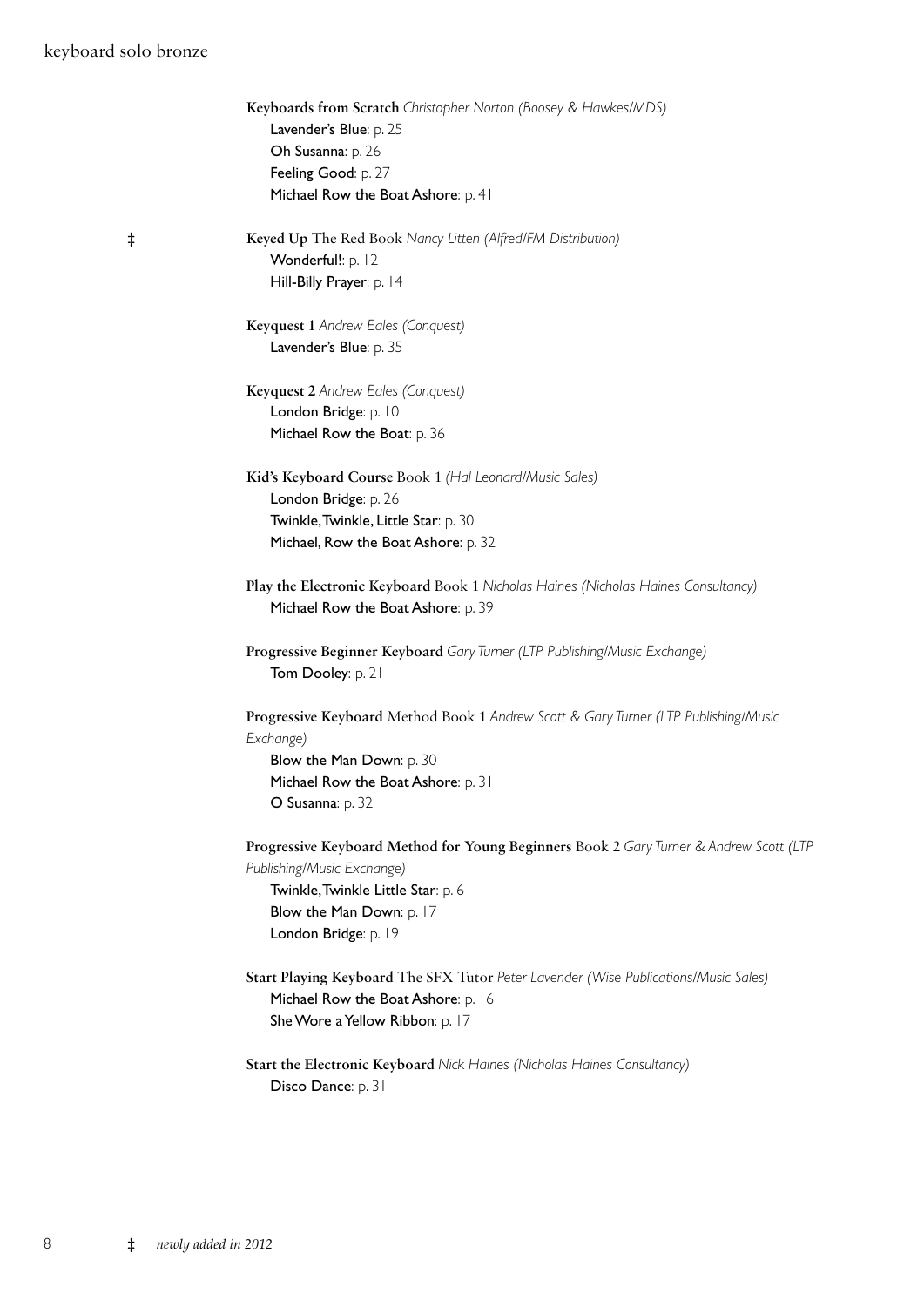#### keyboard solo bronze/silver

 **Teach Yourself to Play Electronic Keyboard** *Willard A. Palmer, Thomas Palmer & Morton Manus (Alfred/FM Distribution)* Old Country Music: p. 33 Lavender's Blue: p. 44 Michael, Row the Boat Ashore: p. 45

#### silver

 **10 Easy Lessons: Learn to Play Keyboard** *Gary Turner (LTP Publishing/Music Exchange)* Lullaby: p. 24 Mussi den: p. 26  **Alfred's Basic Chord Approach to Electronic Keyboards** Lesson Book 2 *Willard A. Palmer, Thomas Palmer & Morton Manus (Alfred/FM Distribution)* Caribbean Holiday: p. 32 Minuet in G: p. 39 He's Got the Whole World in His Hands: p. 43  **Alfred's Basic Chord Approach to Electronic Keyboards** Lesson Book 3 *Willard A. Palmer, Thomas Palmer & Morton Manus (Alfred/FM Distribution)*

Camptown Races: p. 6

 **Alfred's Basic Electronic Keyboard Course** *Willard A. Palmer, Morton Manus & Amanda Vick Lethco (Alfred/FM Distribution)*

He's Got the Whole World in His Hands: p. 82

 **The Complete Keyboard Player** Book 1 (new edition) *Kenneth Baker (Wise Publications/Music Sales)*

I'd Like to Teach the World to Sing: p. 46 Let It Be: p. 48

 **The Complete Keyboard Player** Book 1 (new revised edition) *Kenneth Baker (Wise Publications/ Music Sales)*

Yellow: p. 35 Imagine: p. 36 Let It Be: p. 48

 **The Complete Keyboard Player** Songbook 1 *Kenneth Baker (Wise Publications/Music Sales)* Imagine: p. 20

 **Easiest Keyboard Collection** Showstoppers *(Wise Publications/Music Sales)* Edelweiss: p. 16

 **The Easy Keyboard Library** Great Songwriters for Keyboard *(Faber Music; formerly issued by IMP)*

Edelweiss: p. 8

 **Electronic Keyboard Basics 2** *Sarah Walker (Faber Music)* Scaling the Heights: p. 18 The House of the Rising Sun: p. 19 (either version)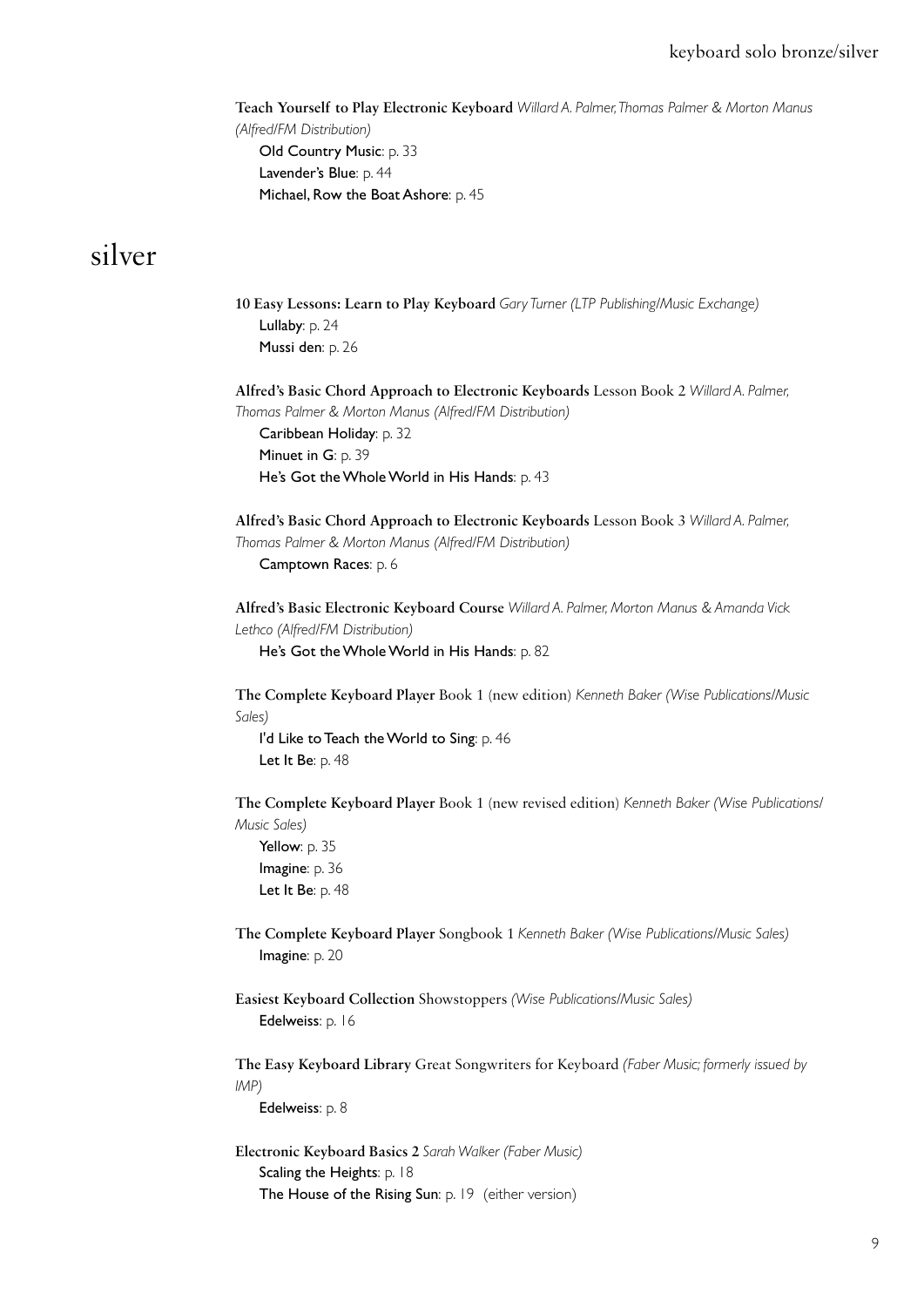#### keyboard solo silver

|            | Introducing Keyboard Method Book 1 Beginner Andrew Scott & Gary Turner (LTP Publishing, |
|------------|-----------------------------------------------------------------------------------------|
|            | Music Exchange)                                                                         |
|            | Lullaby: p. 48                                                                          |
|            | Camptown Races: p. 48                                                                   |
|            | The Daring Young Man on the Flying Trapeze: p. 54                                       |
|            | Mussi den: p. 66                                                                        |
|            | Keyboard Essentials Volume 2 Alex Benson (Schott/MDS)                                   |
|            | Swanee River: p. 14                                                                     |
|            | What Shall We Do with the Drunken Sailor?: p. 25                                        |
|            | House of the Rising Sun: p. 33                                                          |
|            | Keyboards from Scratch Christopher Norton (Boosey & Hawkes/MDS)                         |
|            | A Steady Aim: p. 54                                                                     |
|            | Far-away Places: p. 60                                                                  |
|            | Keyboards Plus Book 2 Derek Hobbs (Rossleigh Music)                                     |
|            | Circus Parade: p. 7                                                                     |
|            | What Shall We Do with the Drunken Sailor?: p. 24                                        |
|            | Mussi den: p. 30                                                                        |
| $\ddagger$ | Keyed Up The Red Book Nancy Litten (Alfred/FM Distribution)                             |
|            | Over the Sea to Skye: p. 37                                                             |
|            | Titanic Theme Song: p. 38                                                               |
|            | Keyquest 2 Andrew Eales (Conquest)                                                      |
|            | Jubilee Year: p. 30                                                                     |
|            | Breeze Block: p. 31                                                                     |
|            | Cloudburst: p. 39                                                                       |
|            | Kid's Keyboard Course Book 1 (Hal Leonard/Music Sales)                                  |
|            | Scotland the Brave: p. 36                                                               |
| $\ddagger$ | Play It Again! Jason Boyd (Tempo Publishing)                                            |
|            | Evening Waltz: p. 4                                                                     |
|            | Rising Soul: p. 12                                                                      |
|            | Play the Electronic Keyboard Book 1 Nicholas Haines (Nicholas Haines Consultancy)       |
|            | Cradle Song: p. 37                                                                      |
|            | Theme from 'The New World': p. 40                                                       |
|            | Progressive Beginner Keyboard Gary Turner (LTP Publishing/Music Exchange)               |
|            | Lullaby: p. 24                                                                          |
|            | Mussi den: p. 26                                                                        |
|            | Progressive Keyboard Method Book 1 Andrew Scott & Gary Turner (LTP Publishing/Music     |
|            | Exchange)                                                                               |
|            | Camptown Races: p. 41                                                                   |
|            | The Daring Young Man on the Flying Trapeze: p. 47                                       |
|            |                                                                                         |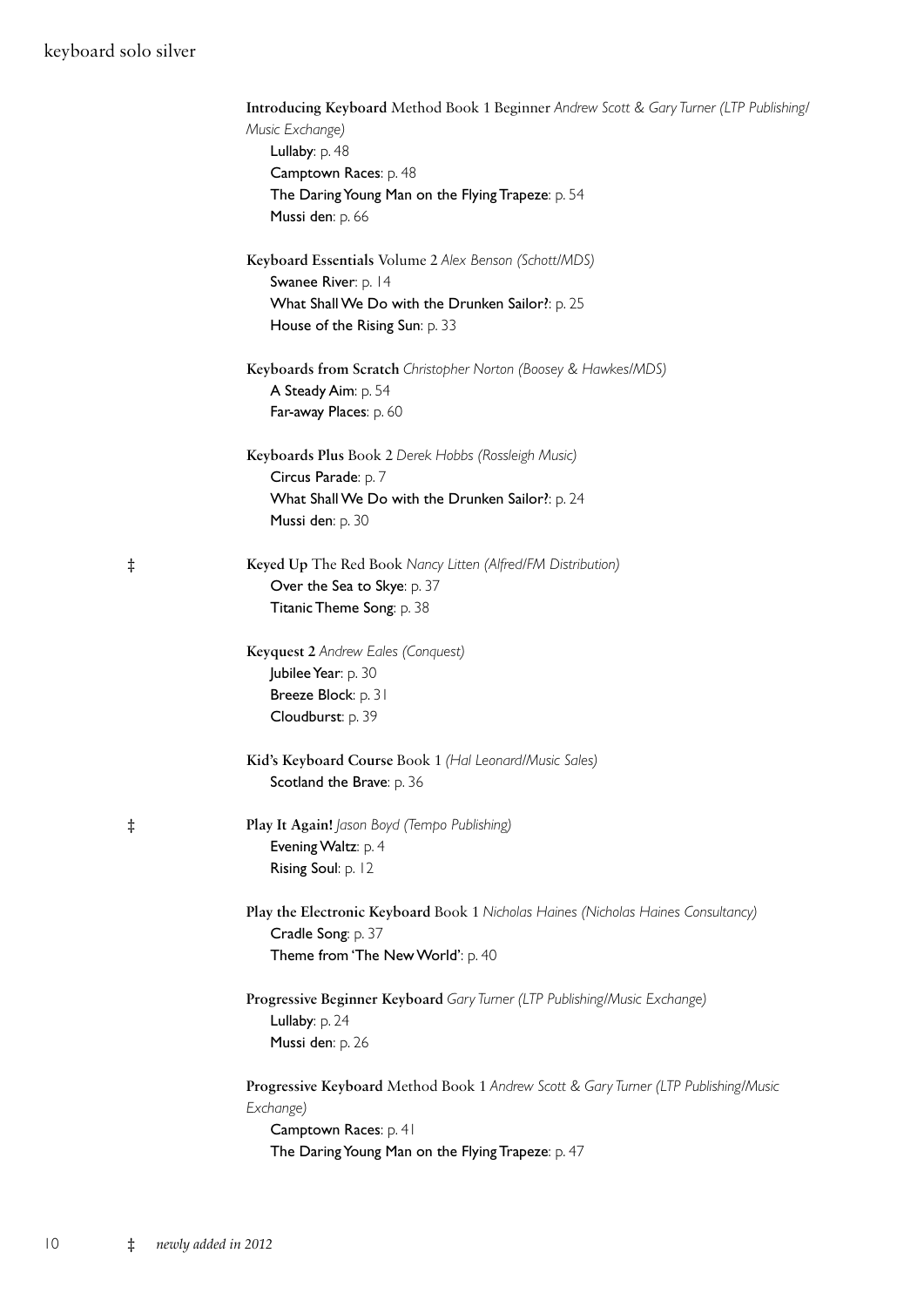**Progressive Keyboard Method for Young Beginners** Book 3 *Andrew Scott & Gary Turner (LTP Publishing/Music Exchange)* Camptown Races: p. 11 The Daring Young Man on the Flying Trapeze: p. 14

 **Start Playing Keyboard** The SFX Tutor *Peter Lavender (Wise Publications/Music Sales)* Sailing: p. 36

 **Teach Yourself to Play Electronic Keyboard** *Willard A. Palmer, Thomas Palmer & Morton Manus (Alfred/FM Distribution)*

 Latin Serenade: p. 50 Minuet in G: p. 64 He's Got the Whole World in His Hands: p. 66 The House of the Rising Sun: p. 73

## gold

 **Alfred's Basic Chord Approach to Electronic Keyboards** Lesson Book 3 *Willard A. Palmer, Thomas Palmer & Morton Manus (Alfred/FM Distribution)* Raisins and Almonds: p. 29 O sole mio!: p. 33 The Entertainer: p. 40  **Alfred's Basic Electronic Keyboard Course** *Willard A. Palmer, Morton Manus & Amanda Vick Lethco (Alfred/FM Distribution)* The Entertainer: p. 91  **Andrew Lloyd Webber** More Electronic Keyboard *(Really Useful Group/Music Sales)* Any Dream Will Do: p. 4 No Matter What: p. 8  **The Complete Keyboard Player** Book 2 (new edition) *Kenneth Baker (Wise Publications/Music Sales)* Candle in the Wind: p. 24 Stardust: p. 34  **The Complete Keyboard Player** Book 2 (new revised edition) *Kenneth Baker (Wise Publications/ Music Sales)* I Can See Clearly Now: p. 18 No Matter What: p. 22 Candle in the Wind: p. 26  **The Easy Keyboard Library** Instrumental Classics for Keyboard *(Faber Music; formerly issued by IMP)* Mexican Hat Dance: p. 26 The Entertainer: p. 10

 **Electronic Keyboard Basics 2** *Sarah Walker (Faber Music)* Deep River: p. 51 Walking in the Air: p. 54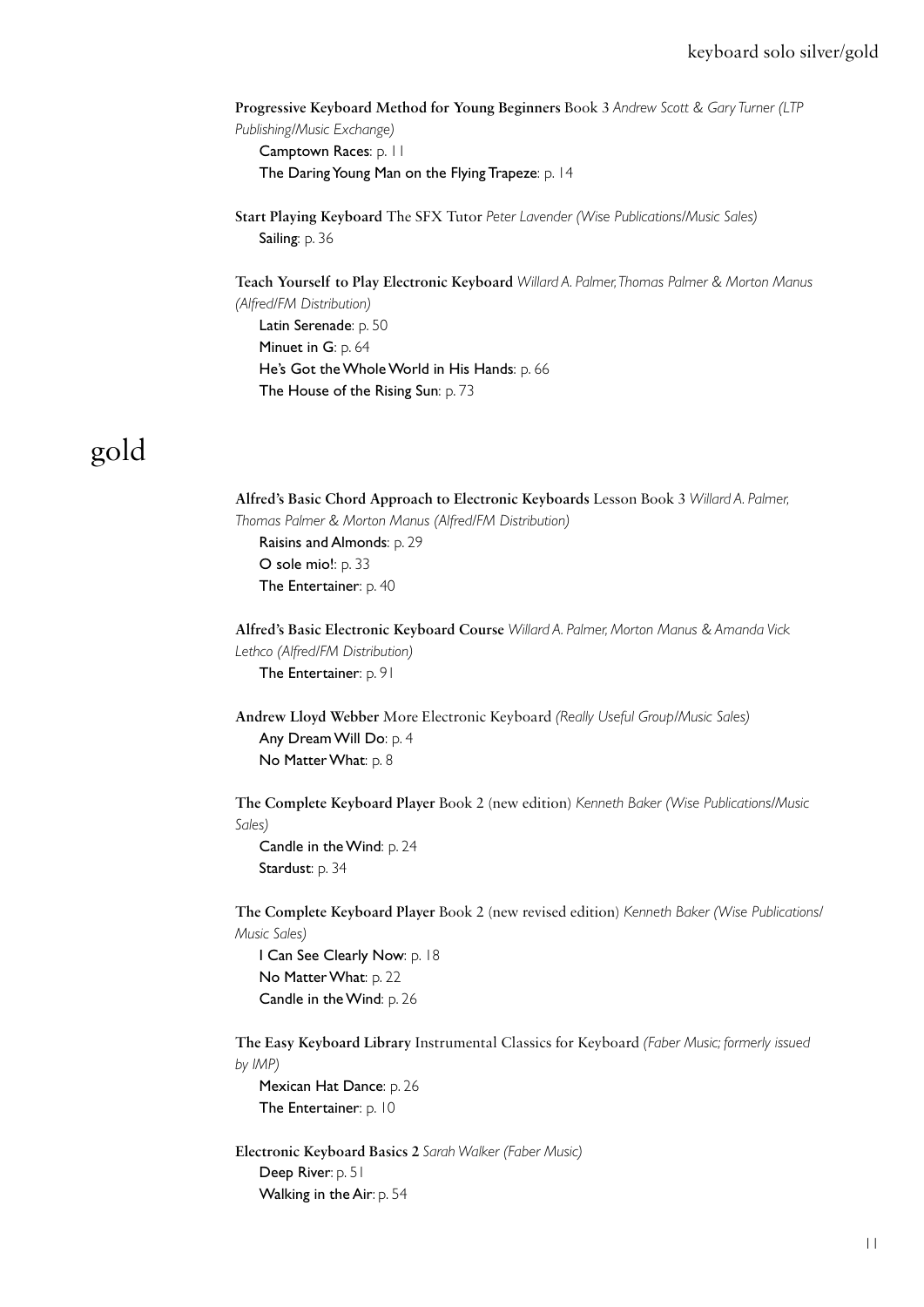#### keyboard solo gold/platinum

|            | Keyboard Essentials Volume 3 Alex Benson (Schott/MDS)<br>Plaisir d'amour: p. 5<br>Roses from the South: p. 16                                                 |
|------------|---------------------------------------------------------------------------------------------------------------------------------------------------------------|
|            | Keyboards Plus Book 3 Derek Hobbs (Rossleigh Music)<br>Farewell to the Volga: p. 4<br>Greensleeves: p. 13 (melody)<br>Eastern Promise: p. 21                  |
| $\ddagger$ | Keyed Up The Yellow Book Nancy Litten (Alfred/FM Distribution)<br>I Want to Be Free: p. 34<br>Mango Walk: p. 40                                               |
|            | Keyquest 3 Andrew Eales (Conquest)<br>Flags: p. 10<br>Therefore I Am: p. 19<br>Greensleeves: p. 24                                                            |
|            | Play the Electronic Keyboard Book 2 Nicholas Haines (Nicholas Haines Consultancy)<br>Waltz: p. 16<br>Polovtsian Dance No. I: p. 17<br>Swinging Quavers: p. 25 |
|            | Teach Yourself to Play Electronic Keyboard Willard A. Palmer, Thomas Palmer & Morton Manus<br>(Alfred/FM Distribution)<br>The Entertainer: p. 75              |
| platinum   |                                                                                                                                                               |
|            | Andrew Lloyd Webber More Electronic Keyboard (Really Useful Group/Music Sales)<br>Love Changes Everything: p. 20                                              |

 **The Complete Keyboard Player** Book 3 (new edition) *Kenneth Baker (Wise Publications/Music Sales)*

 Isn't She Lovely: p. 29 Mamma Mia: p. 42

 **The Complete Keyboard Player** Book 3 (new revised edition) *Kenneth Baker (Wise Publications/ Music Sales)*

 Angels: p. 24 Isn't She Lovely: p. 29 Mamma Mia: p. 42

 **The Easy Keyboard Library** Instrumental Classics for Keyboard *(Faber Music; formerly issued by IMP)*

The Pink Panther: p. 28

 **Keyboard Essentials** Volume 4 *Alex Benson (Schott/MDS)* Guantanamera: p. 28 The March of Triumph from 'Aida': p. 46